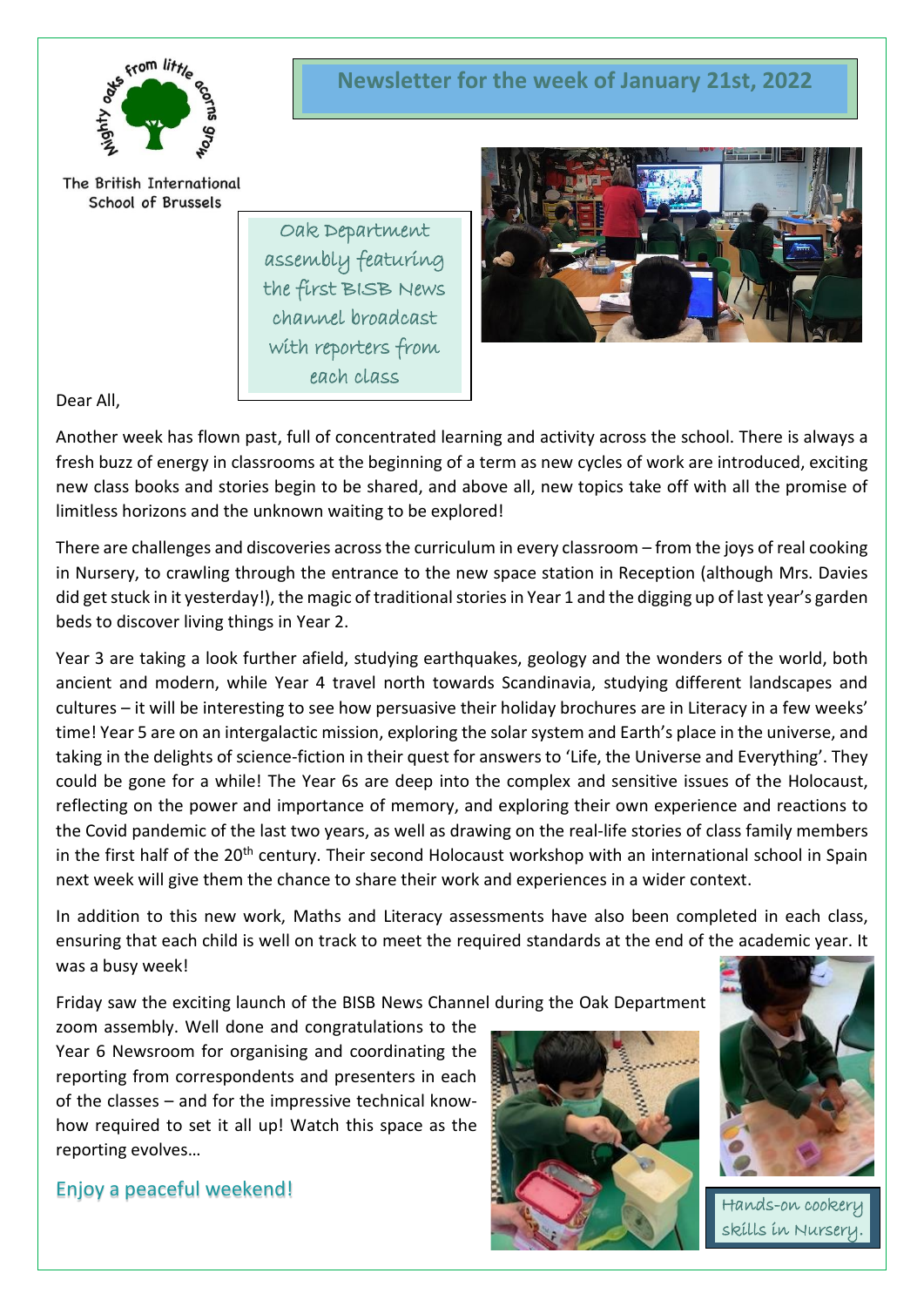Well done to everyone for a week of hard work, and a particular well done to the following:





## Nursery:

Prakhar for his great biscuit making skills! Well done!

Abdul Khaaliq for his amazing chef's skills in the role play area! Great cooking!

## Reception:

Rudransh, for his wonderful creativity making aliens out of play dough, they were amazing!

Aavya, for working independently on her phonics worksheet and blending short words.

## Year 1:

Loshinimai, for being so happy at playtimes with her friends!

Sri Lyka, for super wow words when writing a letter to Goldilocks.

## Year 2:

Bhuvana, for some super quick mental maths.

Jahnavi, for trying extremely hard and persisting in the maths assessment!

# Year 3:

Avni, for neat work on the layers of the Earth and a super start to her text about earthquakes.

Arhan, for great work on the Seven Wonders of the World, and a super drawing of Chichén Itzá.

#### Year 4:

Camilla, for her fabulous holiday brochure. Her use of descriptive language, testimonials and hook questions definitely make me want to read on and visit Norway!

Krishav, for excellent progress in his reading comprehension.

#### Year 5:

Rhithul for a great performance, improvement and love for reading.

# Year 6:



Tanvi for her outstanding effort in maths during the holidays and participating so enthusiastically in all our sporting activities. You really are a star pupil.

Year 6 hard at work in French this week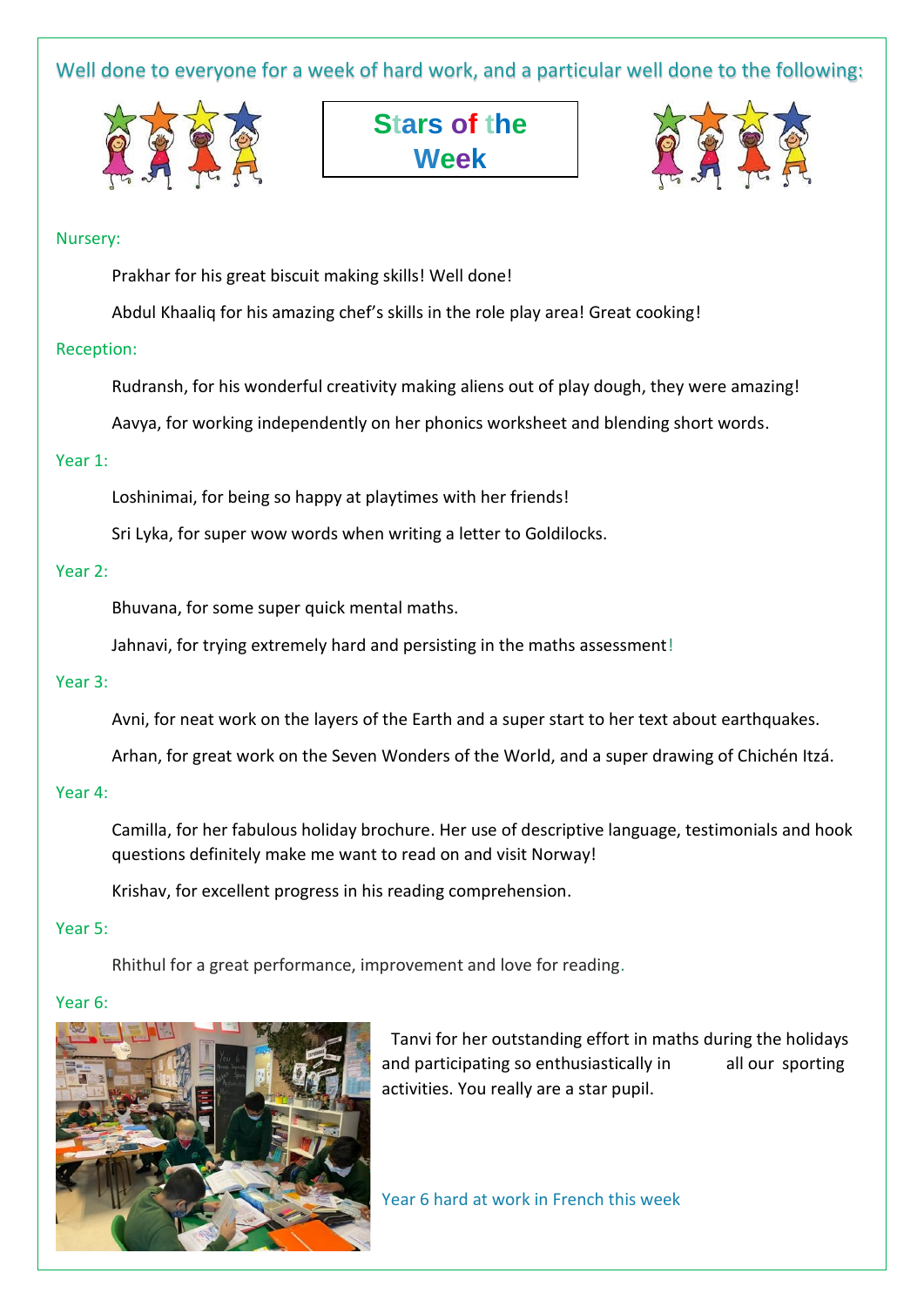# **Information for the week**



We have a growing pile of 'lost' clothes in each building – mainly because they are not clearly labelled with a child's name. Please could you make sure that your child's clothes all have their name on the label (and also remember to renew the writing once the item has gone through the washing machine several times!) Thank you.



• The Year 4 children will be visiting the Montagne Magique theatre in the heart of Brussels to watch a performance of **'Kosmos'** next **Tuesday, 25th January**. The play is in French and forms an important part of the French curriculum.

This is the story of the world before time began, with all the magic of 'Once upon a time' and 'Long, long ago …'. It looks at what came before us, and where we come from, bringing in ideas from the Greek myths and scientific answers from the solar system, to say nothing of magical story-telling along the way. Take a look at the clip from the play to see what will be in store….<https://www.youtube.com/watch?v=pTO9kJ9dmWo>

The trip is in school time, with the children travelling to and from the theatre by private coach, leaving at 9.05 and returning in time for lunch at school. Please ensure that your child is in clean, smart uniform (not PE uniform), and that they have a coat. Please also make sure that they arrive at school **before 9h**, as we have to leave promptly to reach the theatre in time.



• The Year 6s will be visiting the Jewish Museum of Belgium on Tuesday, 8<sup>th</sup> February to take part in a 'Meet a Jew' workshop in connection to their work on the Holocaust. Details will be posted on Edmodo.



• Please remember that **lessons start promptly at 9h** in each building. We have seen this week that certain children are beginning to arrive late, which disrupts the start of the day for the class and the teacher and can also be difficult for the child, who has to walk into a classroom where everyone else is already working, or finds that the class has already gone to a French or Music lesson.



Please let School Office know if you are delayed due to transport problems or if you have a visit to the commune or a medical appointment. We can then inform the teacher and open the door when you arrive.



• Please remember that there is **no** school for children on **Friday, 25th February** as the Parent-Teacher meetings are scheduled throughout the week and during the whole of Friday. Children therefore finish school on Thursday, 24<sup>th</sup> February for the Spring half-term break. The new term starts on Monday, 7<sup>th</sup> March.



• Please remember to let us know if you think that you may be leaving at the end of the first half of the summer term (Wednesday, 25th May 2022). The **90-day notification deadline** for written notice of departure is **Thursday, 24th February 2022**. Please notify us before this date if your child will be leaving BISB; this will ensure that your deposit can be refunded.